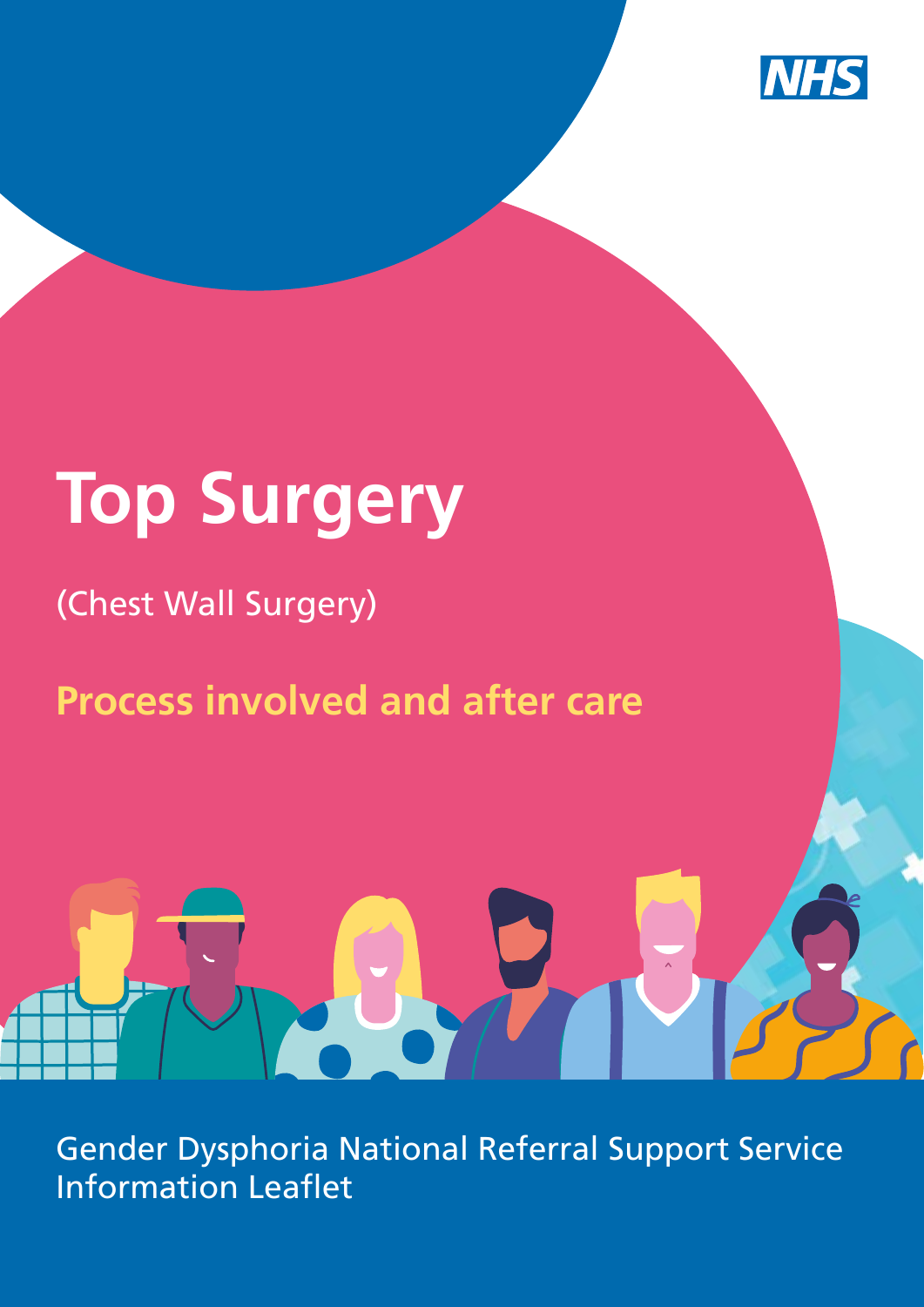## Top Surgery

#### Top surgery is also known as chest wall surgery, chest reconstruction, chest contouring surgery or mastectomy.

The aim of this surgery is to change the contour of the chest wall, with the intention of promoting increased comfort in clothing and removing the need for chest binding. It is intended to reduce gender dysphoria by achieving changes to your body that are consistent (congruent) with your identity expression goals. The surgical techniques that might be used will depend on the shape and size of the chest and will be guided by your personal preference. The surgery differs from individual to individual; however, the aims are to remove most of the glandular tissue, and to resize and reposition the nipples and areolae (the dark disc of skin that surrounds the nipple).

This surgery (mastectomy and related chest reconstruction) is provided as a core component of the NHS gender dysphoria care pathway for individuals assigned female at birth. Referral for surgery can only be made by a gender specialist working in an NHS England commissioned gender identity clinic and if you have had gender affirming assessments.

#### Pre-Surgery

Once you have decided where you would like your surgery to take place, you will meet with the surgical and nursing team. The surgeon will carry out a physical examination of your chest and discuss the various types of surgery available, the advantages and disadvantages of each technique, their potential risks or complications and what care you might require after your operation.

As part of your assessment, you may be required to undergo some or all the following investigations: chest X-ray, blood tests, ECG (a tracing of your heart rhythm), blood pressure, pulse, and temperature recording. You may also need to be screened for Covid-19 and MRSA. This will involve taking some swabs from your nose and skin to see if you need to have any treatment before you have your operation. MRSA is a type of bacteria that is resistant to many antibiotics and lives on your skin. It is normally harmless, but it can affect your ability to heal if you have an operation.

The clinical team will also discuss preoperative requirements such as weight loss, stopping smoking and your general health. We advise that you tell your surgeon of any specific physical work you regularly undertake so that they can give you the best advice possible about recovery times ( i.e. heavy lifting, high impact sports)

You will be given information about what to take with you for both your assessment appointments and hospital admission.

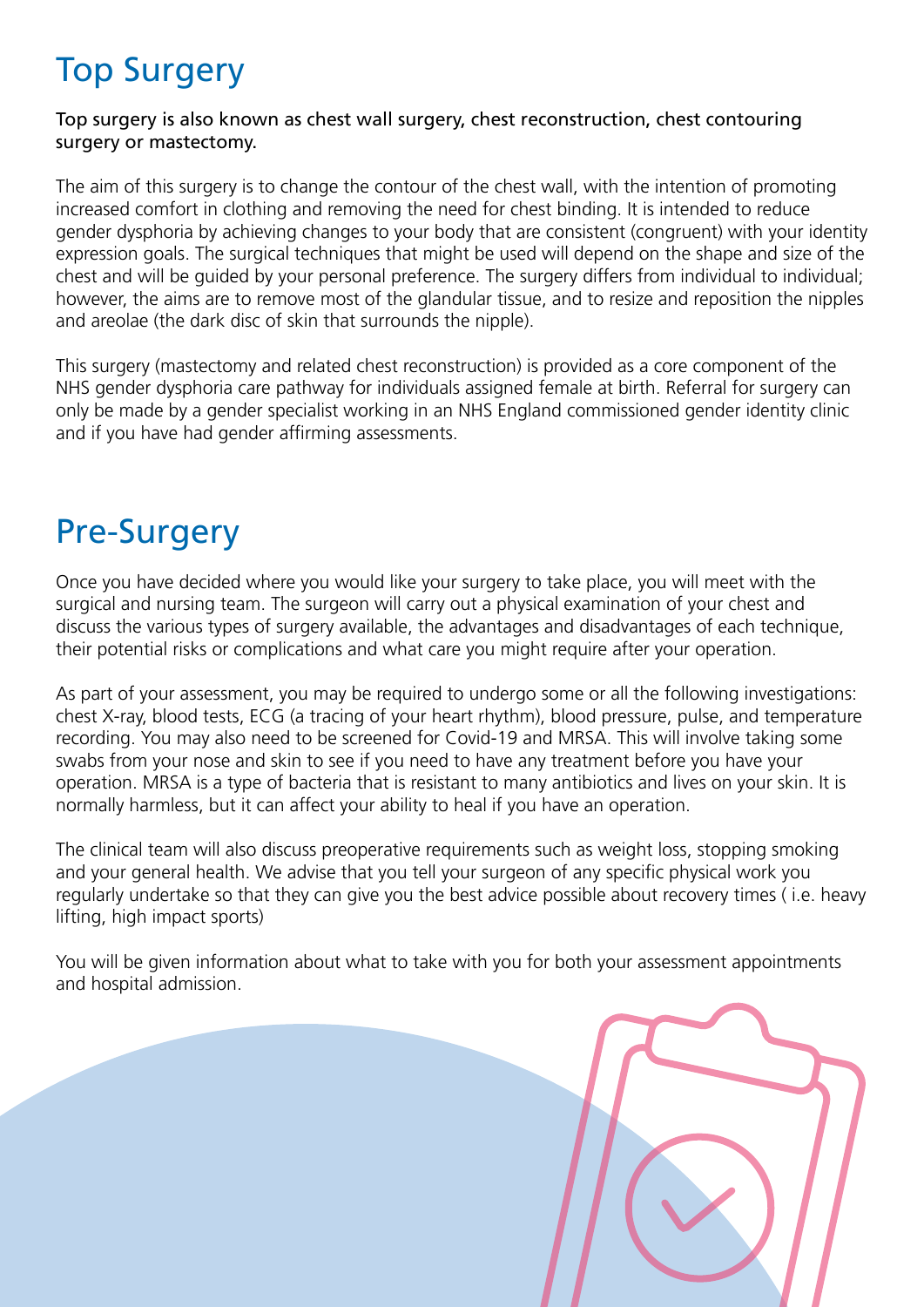#### Preparing yourself

**When you are planning for surgery you will need to make some preparations. If you are employed, you should speak to your employer to arrange the time you will need to be off work. You will need time to recover and this will vary depending on the type of operation you have. You may not feel able to do things like lifting, shopping and cooking. You may want to arrange to have someone with you for a period of time after you are discharged from hospital, to stock up on prepared meals or arrange some help.** 

**After your surgery you will be advised about activities that you should avoid such as certain types of exercise, driving and intimacy. It is generally advised that you avoid these activities for about 6 weeks after your operation. It is important to follow the specific advice your surgeon has given you to avoid complications.**

### Types of Surgery

The NHS currently funds mastectomy and related chest reconstruction for individuals assigned female at birth including the following procedures:

- Double Incision Technique (bi-pedicled). Most widely used technique, ideal for medium to large chests, involves surgical incisions and the removal of both glandular tissue and skin, the wound is closed with the aim of leaving as straight a scar as possible, the nipple and areola are then re-attached as a free graft.
- Peri-Areolar Technique. Ideal for smaller chests, this involves a small amount of skin being removed to reduce the size of the chest. An incision is made around the areola which can be reduced in size at this time. A stitch is placed around the areola to prevent future stretching. The benefit of this technique is that it can result in only a small scar around the areola. However, it may be difficult to remove the edges of the breast tissue. This can result in the illusion that there is still a circular shape on the chest wall.
- **Liposuction.** Is a process where fat cells are removed via suction, the remaining fat cells are damaged as a result and are then absorbed by the body. Liposuction does not remove glandular tissue and is only carried out as a part of the peri areolar technique or for additional chest contouring. Once the fatty tissue is removed the skin should contract and flatten against the chest wall. The benefit of this technique is that it results in small scars, around 5mm in length, and these can be on the side rather than the front of the chest. Drawbacks can include the need for more than one session of liposuction and residual loose skin resulting in further surgery. There is also the risk of significant bruising and the risk of damage to underlying structures such as the chest wall and lungs.

Your surgeon may use the term Pedicle Flap surgery. Pedicle flap means the flap of tissue from the back or belly is moved to the chest without cutting its original blood supply. The tissue is pulled under the skin up to the chest area and attached. Free flap means the tissue and blood vessels are cut.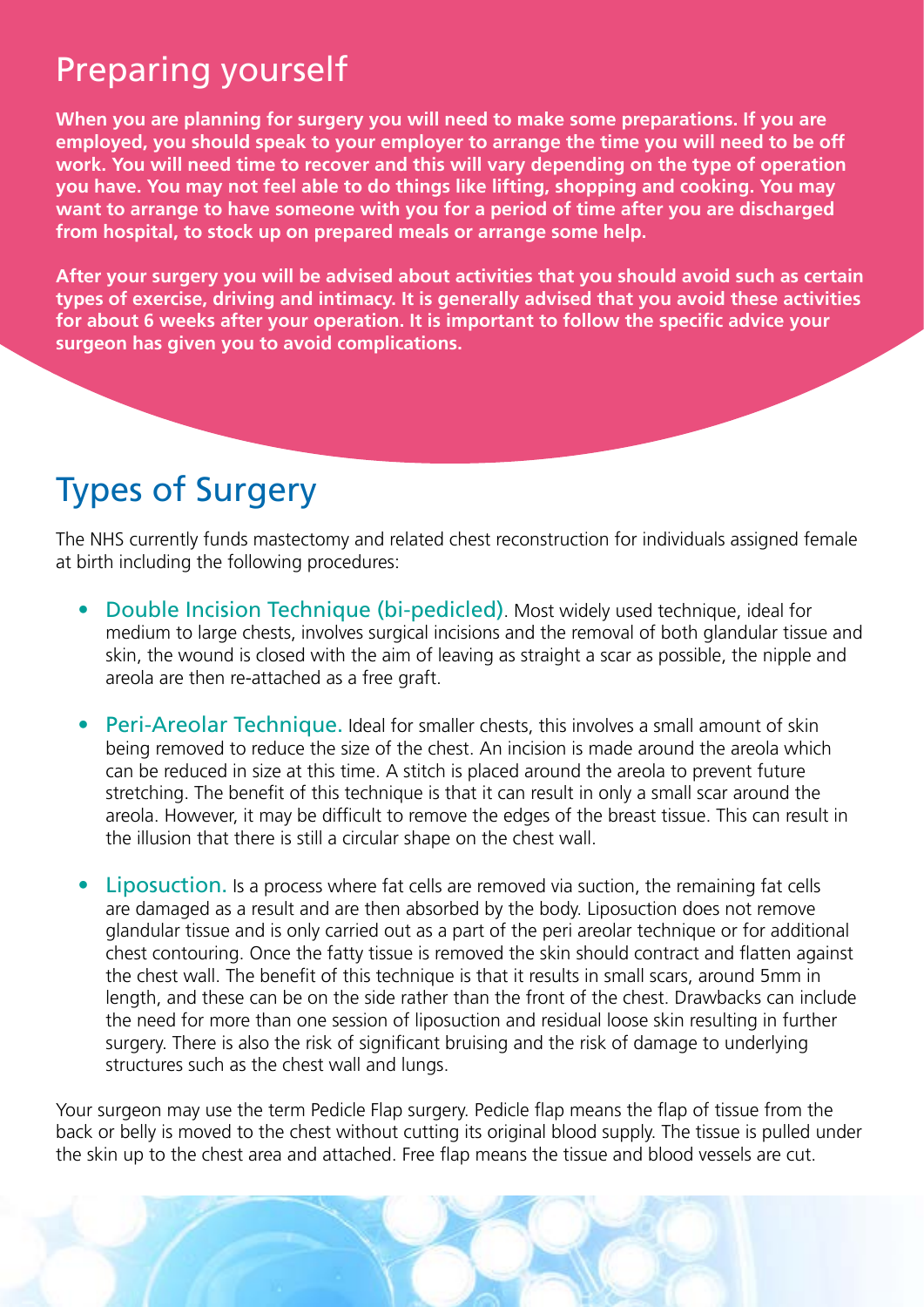#### Nipple Reconstruction.

As part of your surgery, it will be necessary to reposition and/or resize your nipple and areola. Before having your nipple(s) reconstructed, talk with your surgeon about the nipple size you want and make sure you understand how the reconstruction surgery will be done. There are several techniques your surgeon may use for nipple reconstruction:

- Building a new nipple with surrounding skin. This is the most common approach. To create the nipple, the surgeon uses skin from the area on the chest where the new nipple will be located. This involves making small incisions, forming the tissue into a nipple shape, and securing it with stitches. The areola may be created later by tattooing.
- Building a new nipple with surrounding skin and an areola with a skin graft. To create the nipple, the surgeon uses skin from the area on the chest where the new nipple will be located. To create areola, the surgeon uses skin from another part of the body, such as the edge of a healed mastectomy scar or from some loose skin on the lower belly.
- Free, full-thickness nipple grafting: The nipple-areolar complex is harvested as a full-thickness skin graft. It is resized and repositioned to look more masculine, less feminine and non-gendered.
- Dermal Implants: Another nipple reconstruction option is a dermal implant. A small dermal implant is inserted under the top layer of skin in the centre of the tattooed areola, leaving a tiny post extending above the surface of the skin. A silicone nipple, made to match an individuals skin tone, is then screwed into the post.
- Nipple Tattooing /Areola Complex: A new areola (the coloured disc surrounding the nipple) can be created using a technique called "intradermal micropigmentation" – nipple tattooing. A trained practitioner will carry out the procedure approximately 6-8 weeks after nipple reconstruction/your final surgery. Most people will need no anaesthetic at all, some a local anaesthetic cream or in the most sensitive of cases, an injection of local anaesthetic. The nipple tattooing procedure will take about an hour during which a semi-permanent pigment is injected under sterile conditions. You will be given aftercare instructions. Sometimes the procedure will need to be repeated and a couple of coatings will usually last up to 2 years.

Whichever technique is used, the surgeon will usually try to create a reconstructed nipple that is larger than the final desired size. This is to compensate for the fact that the reconstructed nipple will flatten over time.

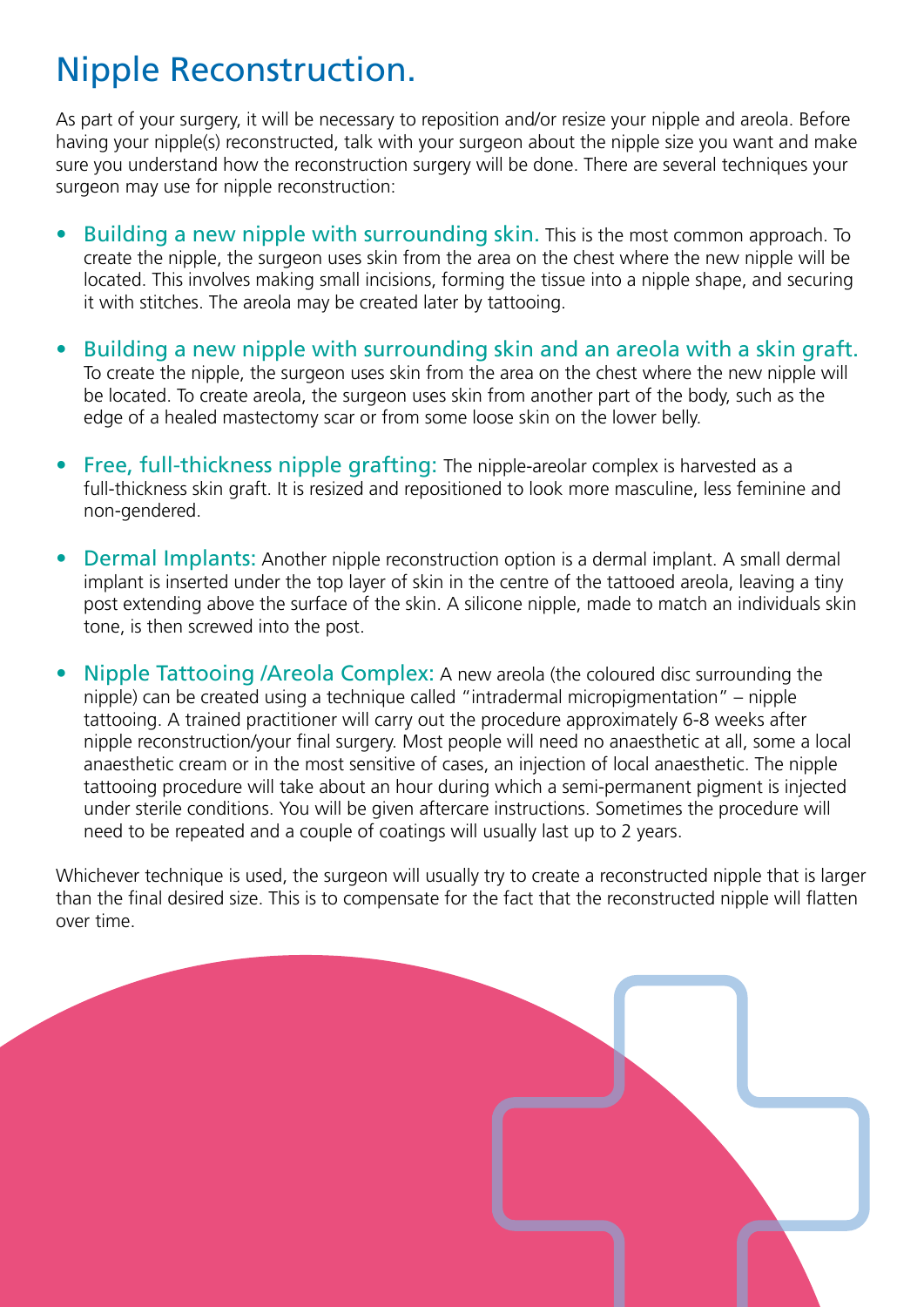#### After your surgery

There will be a slightly different approach to helping you recover after surgery depending on the type of operation you have, however, it is expected that the nursing staff will help you out of bed as soon as possible after your operation. Being out of bed and walking helps to improve your lung function and lessens the risk of chest infection. Getting up and about as soon as possible after your operation also helps to reduce tiredness and the risk of blood clots.

After your operation you may also have one or more drains in place near to the site of your wounds. The drain is a small tube that is situated under the skin and held in place with a stitch. Drains can be uncomfortable but are an important part of the recovery process. The drains will be in place for as long as required; it may be that you are discharged with them in place, if this is the case you may be referred to your district nursing team who will continue to monitor you. It is also important that you monitor the drains yourself paying attention to any leakage around the drains, the drain site becoming red and warm to the touch or no drainage at all. If you notice any of these consult your medical team for further advice.

Once the drains are removed, you may experience "fullness" around the drain site; this is due to a collection of fluid called a 'seroma'. This fluid is usually absorbed by the body; however, you may feel a degree of discomfort for a while. If the fluid is not absorbed by the body or it restricts movement, it may need to be drained with a syringe. It is not uncommon for seromas to refill, so you may need more than one appointment before the seroma goes.

Dressings will be in place and your clinical team will advise as to when you can safely remove them. It is likely that you will experience some degree of pain and discomfort following your operation, although people's experience varies. It may be that you will require pain relieving medication, over -the-counter pain relief will be sufficient to manage pain control. Bruising and swelling are also common after surgery, but these usually go around 6-8 weeks after surgery.

#### Follow up care

Following your surgery, you will be regularly reviewed by your surgical team. This will give your surgeon the opportunity to assess how well your wounds have healed and if any further surgery is required. The possible surgeries include, liposuction, removal of "dog ears" (small tags of excess skin, usually at the end of your scars), nipple reconstruction and nipple areola tattooing.

You will remain under your surgical team for one year, after which you will be discharged back to the care of your GP.

Regardless of where you elect to have your surgery, your medical team will provide a discharge plan, which will include what you should or shouldn't do following surgery, as well as expected recovery times, and clear instructions on what to do should you have any concerns.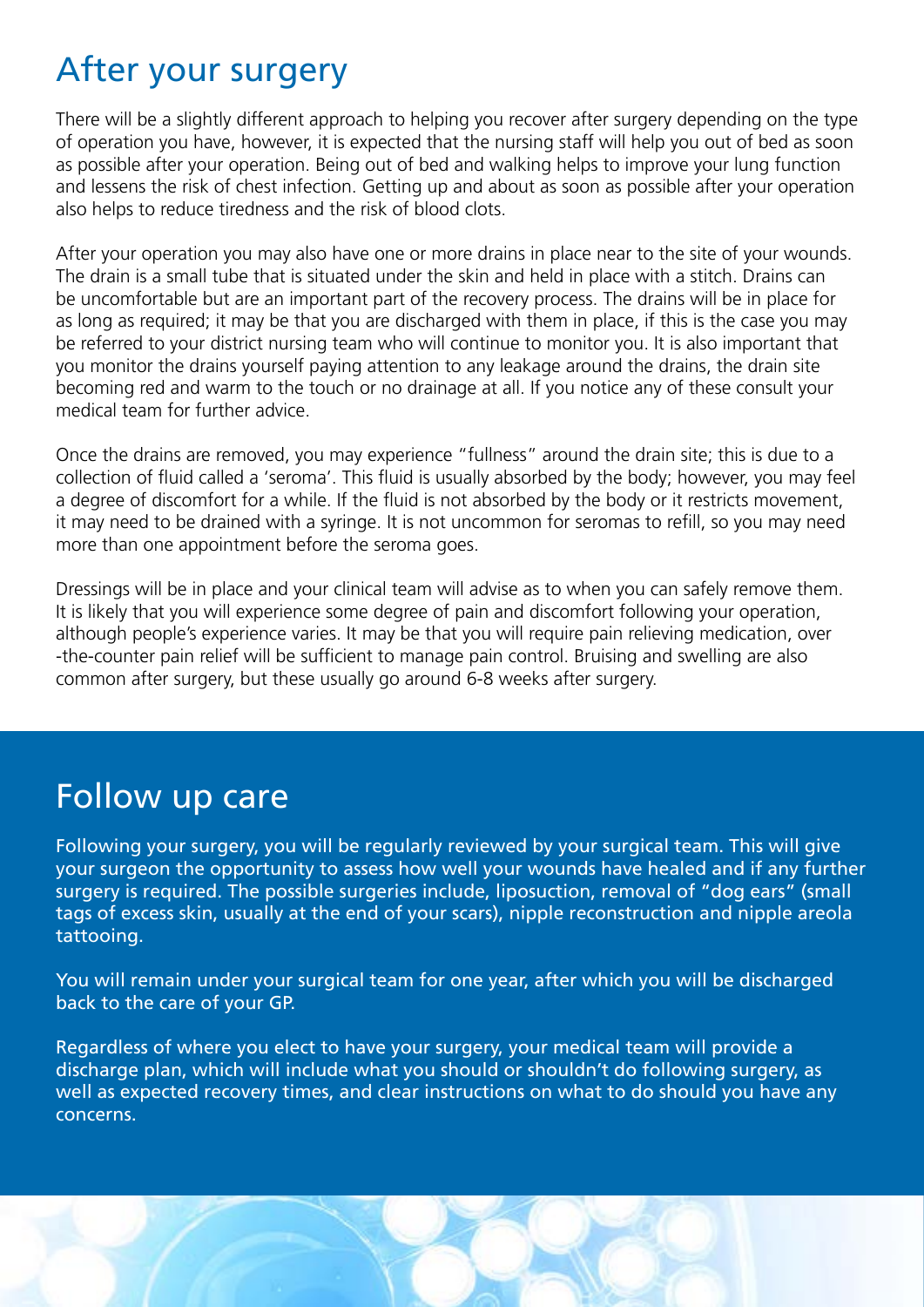#### Potential complications

As with all surgery that involves general anaesthetic there is risk of complications. Some people develop collections of blood that cause local discomfort and swelling and may also feel be hard to the touch. This called a 'haematoma', and you may have to return to your chosen surgical team to have it treated; this might involve taking it away with a syringe and needle, or further surgery.

It is also possible that as a result of the operation you may experience a blood clot within your vein (thrombosis; deep vein thrombosis or DVT; pulmonary embolism or PE). If you experience any of the following symptoms after your operation, contact 999 immediately –

- pain or swelling in your leg(s)
- your leg is hot and/or discoloured
- numbness/tingling in your feet;
- enlarged veins in your legs
- pain in your chest and back that is worse with deep breathing,
- coughing up blood.

It is very important that you keep an eye on your wound site, as it may become infected. Signs of infection include redness around the wound site, discharge, the wound becomes warm and/or tender, and/or swollen. If you feel unwell and have a temperature, this may also be a sign of infection. Your clinical team will discuss what to do if you have or suspect you have an infection as part of your discharge planning.

Post-surgery risks also include: -

- Loss of sensation in the chest wall and nipple but this is usually temporary
- Asymmetry of the chest and/or nipples
- Scarring
- Poor blood supply to the nipple causing a loss of the nipple
- Dog ears
- Bleeding
- Infection

If you have any concerns about your wound site, fever or any new symptoms or the symptoms mentioned above, you should contact your surgical team, GP or hospital for advice.

#### Health screening after surgery

The NHS offers breast screening to save lives from cancer and does this by finding cancers at an early stage and offering treatment. It is important that you remain vigilant and check your chest for lumps, pain and changes after your surgery and report any changes to your GP.

If you have registered with your GP as your identified gender, the NHS will not know your previously assigned gender and may miss screening that would benefit you and identify health risks associated with your previously assigned gender. You should discuss the benefits of health screening with your GP.

The NHS has produced a leaflet on screening for trans and non-binary people which you can find if you go to [https://www.gov.uk/government/publications/nhs-population-screening](https://www.gov.uk/government/publications/nhs-population-screening-information-for-transgender-people/nhs-population-screening-information-for-trans-people)[information-for-transgender-people/nhs-population-screening-information-for-trans-people](https://www.gov.uk/government/publications/nhs-population-screening-information-for-transgender-people/nhs-population-screening-information-for-trans-people)